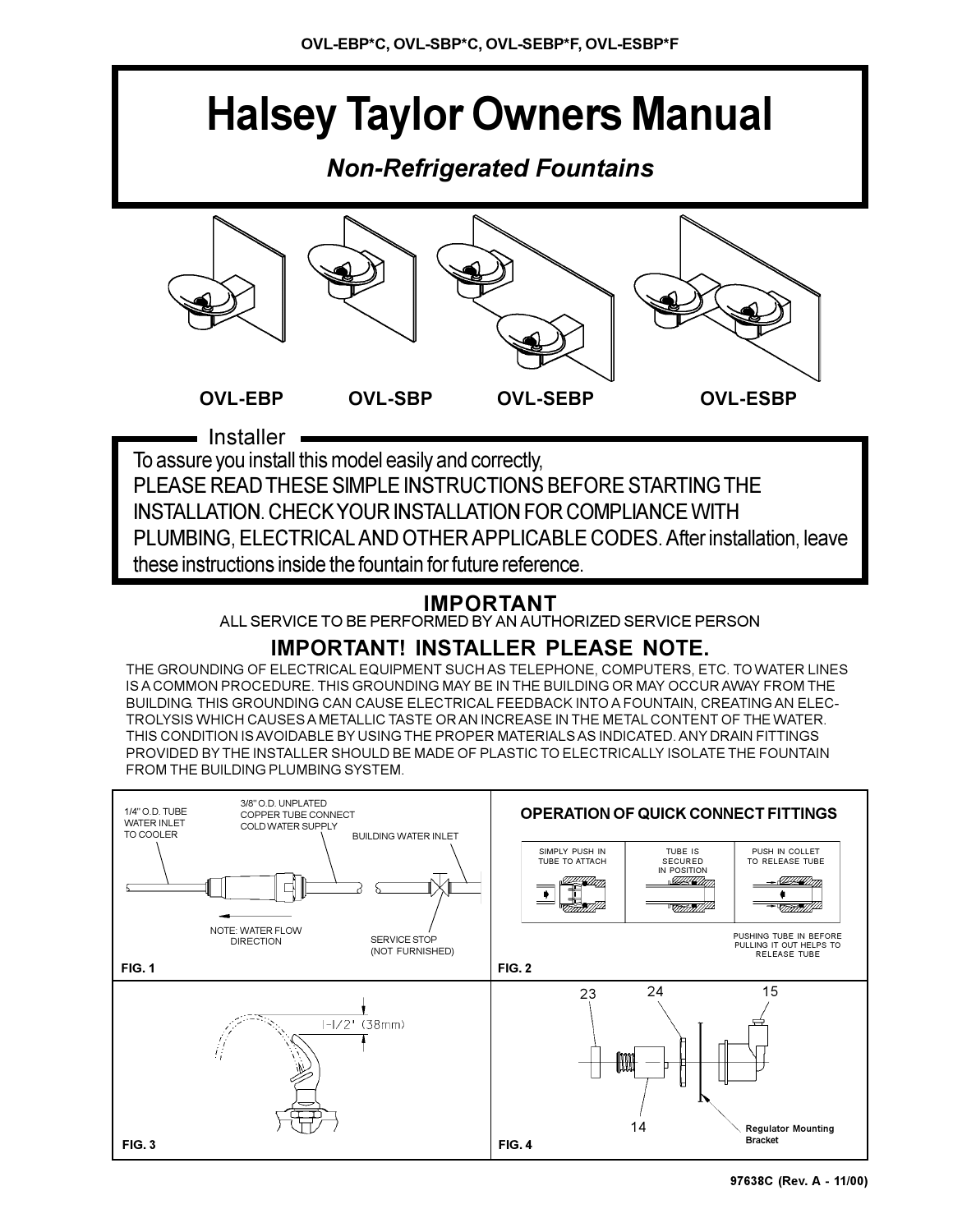# **OVL - EBP/SBP/SEBP/ESBP COOLER INSTALLATION**

- **1. Wall should already be framed for the fountain** using the rough-in dimensions shown in Fig's. 5,6,7, or 8. Shown dimensions pertain to installation location (framing must support up to 150 lbs. weight for single fountain and 300 lbs. for dual fountains). These dimensions are required for compliance with ANSI Standard A117.0.
- **2. Attach wall plate assembly to wall** as shown in Fig's. 5,6,7, or 8 using 5/16" x 2" long bolts and flat washers (not provided). Tighten securely. (Fastener must match wall type, i.e. lag screws for wood studs , bolts and anchors for masonary construction.)
- **3. Install back panel.** Place the upper edge of the panel above hanger on the wall. Slide the panel down until it engages the hanger. Be sure back panel is firmly engaged before releasing it.
- **4. Install rough-in plumbing** as shown in Fig's. 5,6,7, or 8. Waste line should extend a minimum of 2" (51mm) thru the back panel. Run supply water inlet line thru back panel. Install a service stop (not provided). Turn on supply water and flush thoroughly.
- **5. Remove bottom access panel** from fountain basin and save the screws. Install the fountain to the back panel and wall using  $(4)$  5/16  $\degree$  x 3/4" long bolts and washers (provided) thru holes in back panel. Washer used on bottom two (2) holes only. Tighten securely.
- **6. Cut waste tube to required length** using plumbing hardware and trap (not provided) as a guide. Install hardware and trap. Tighten securely.
- **7. Make water supply connections** from service stop to the fountain strainer. Insert the water inlet line into the inlet side of strainer until it reaches a positive stop - about 3/4" (See Fig. 2). Turn on water supply and check for leaks. Newly installed water supply line should be insulated after leak check is completed. **DO NOT SOLDER TUBES INSERTED INTO THE STRAINER AS DAMAGE TO THE O-RINGS MAY RESULT.**
- **8. Check stream height from bubbler.** Stream height is factory set at 45-50 PSI. If supply pressure varies greatly from this, adjust the screw on regulator (item 14, on page 1). Clockwise adjustment will raise stream height and counter-clockwise will lower stream height. For best adjustment stream height should be approximately 1-1/2" (38mm) above the bubbler guard. (See Figure 3)

### **9. Water Valve Mechanism - ADJUSTMENT PROCEDURE:**

- Turn adjustment screw (Item 26, page 7) counter-clockwise until water flow from bubbler starts
- Turn adjustment screw clockwise until water flow stops, then turn an additional 1/2 turn
- **10. Replace bottom access panel** to fountain using the screws provided. Tighten securely.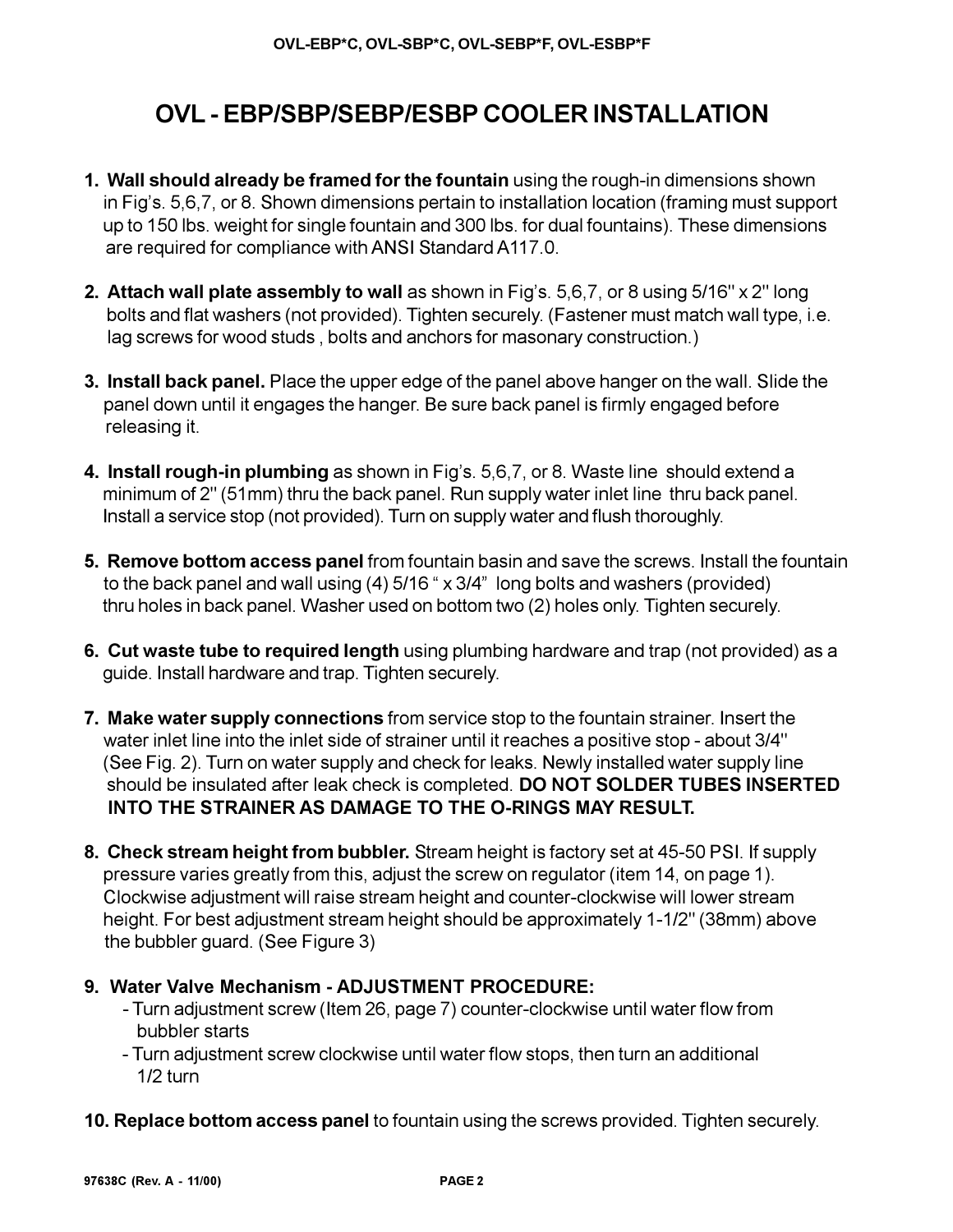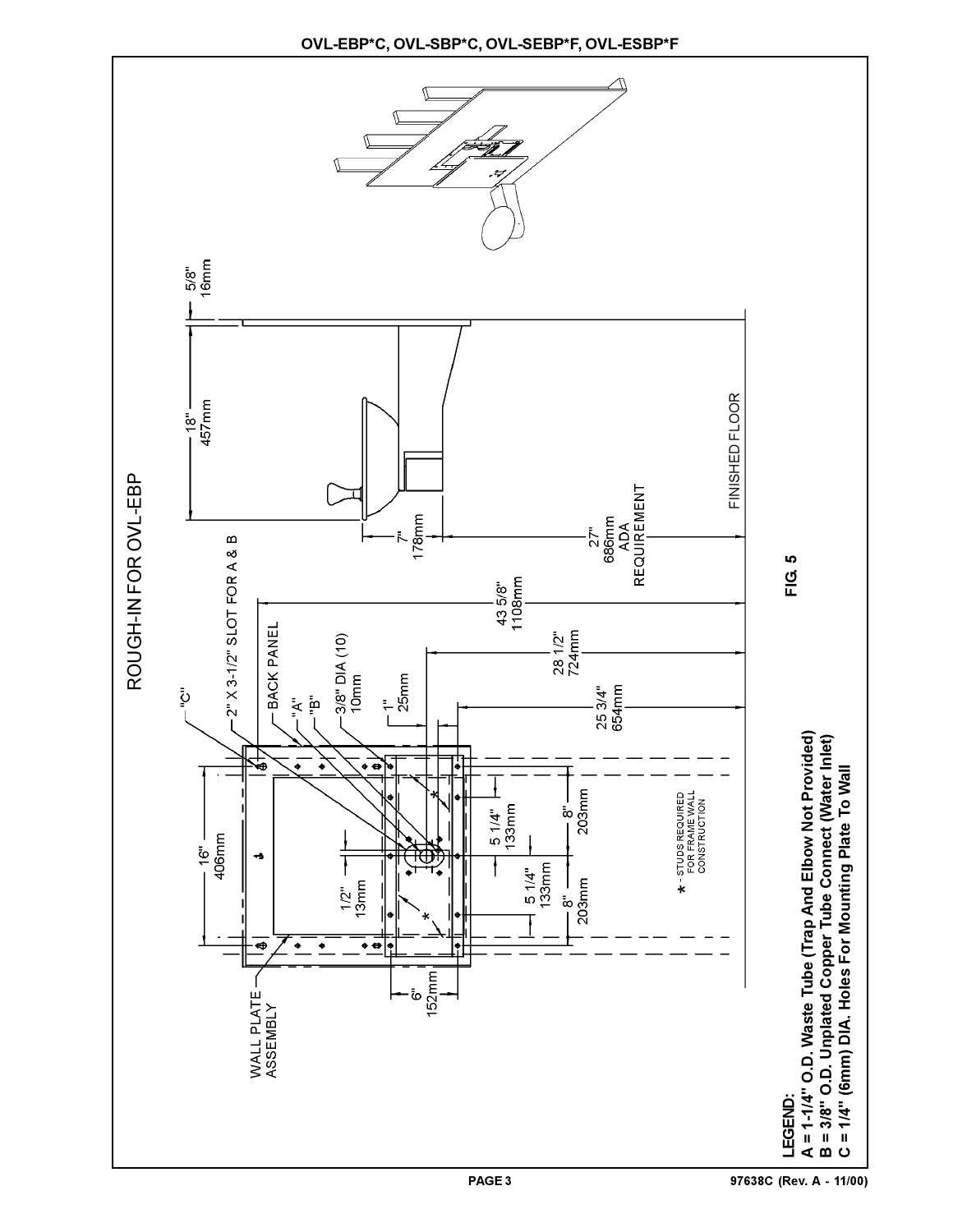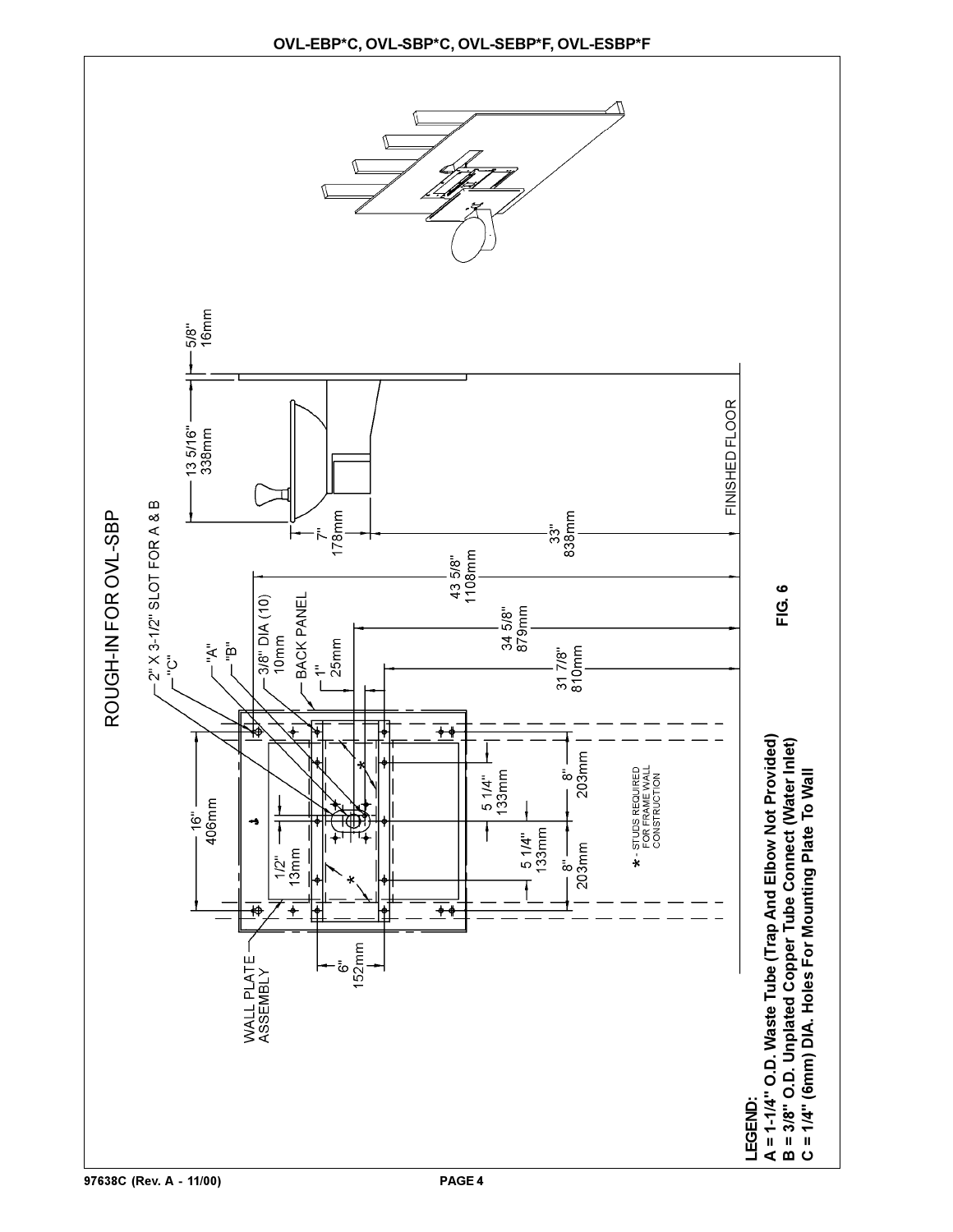

 $\frac{-18}{457}$ mm FINISHED FLOOR FINISHED FLOOR  $\begin{array}{c}\n 27^{\mathrm{u}}\\ 886\mathrm{mm}\\ \mathrm{AB6mm}\\ \mathrm{ADA}\\ \mathrm{REGUIREIMENTS}\end{array}$  $178$ mm  $33"$ <br>868mm  $2''$  X 3 1/2" SLOT FOR A & B (2) 43 5/8"<br>1108mm  $\begin{picture}(180,10) \put(0,0){\line(1,0){10}} \put(10,0){\line(1,0){10}} \put(10,0){\line(1,0){10}} \put(10,0){\line(1,0){10}} \put(10,0){\line(1,0){10}} \put(10,0){\line(1,0){10}} \put(10,0){\line(1,0){10}} \put(10,0){\line(1,0){10}} \put(10,0){\line(1,0){10}} \put(10,0){\line(1,0){10}} \put(10,0){\line(1,0){10}} \put(10,0){\line($  $-3/8$ " DIA (20)<br>10mm  $\frac{28}{724}$ mm - BACK PANEL ום<br>ו ו<br>ا 25 3/4"<br>654mm ڹٙٙ ₩ ♦  $-\frac{8}{203}$ mm  $\sharp$ 133mm  $51/4"$  $-16" -$ <br>406mm  $\begin{array}{c|c}\n5 & 1/4 \\
133 & m \\
8\n\end{array}$ 1  $1/2$  mm 203mm  $-2.3/4"$ <br>70mm  $183/4"$ <br>476mm F  $\overline{+}$ ≞  $\frac{1}{1}$  $\overline{\overline{1}}$  $\overline{\ast}$ ⊺∔ F  $\frac{8}{203}$ mm  $-1/2$ <sup>m</sup><br>13mm  $\star$  - STUDS REQUIRED<br>FOR FRAMED WALL<br>CONSTRUCTION  $51/4"$ 133mm 406mm  $\ddot{\theta}$  $51/4"$ <br>133mm 203mm  $\frac{1}{60}$ €

ROUGH-IN FOR OVL-SEBP

٣Ā.

–<br>"B"

WALL PLATE

 $\frac{1}{25}$ mm  $\sqrt{2}$ - ธิ" –<br>152mm

ROUGH-IN FOR OVL-SEBP

**FIG. 7**

A = 1-1/4" O.D. Waste Tube (Trap And Elbow Not Provided)<br>B = 3/8" O.D. Unplated Copper Tube Connect (Water Inlet) **A = 1-1/4" O.D. Waste Tube (Trap And Elbow Not Provided)** LEGEND: **LEGEND:**

**B = 3/8" O.D. Unplated Copper Tube Connect (Water Inlet) C = 1/4" DIA. (6mm) Holes For Mounting Plate To Wall**

= 1/4" DIA. (6mm) Holes For Mounting Plate To Wall

 $\mathbf{o}$ 

T

 $345/8"$ <br>879mm

 $31\overline{7}/8"$ <br>810mm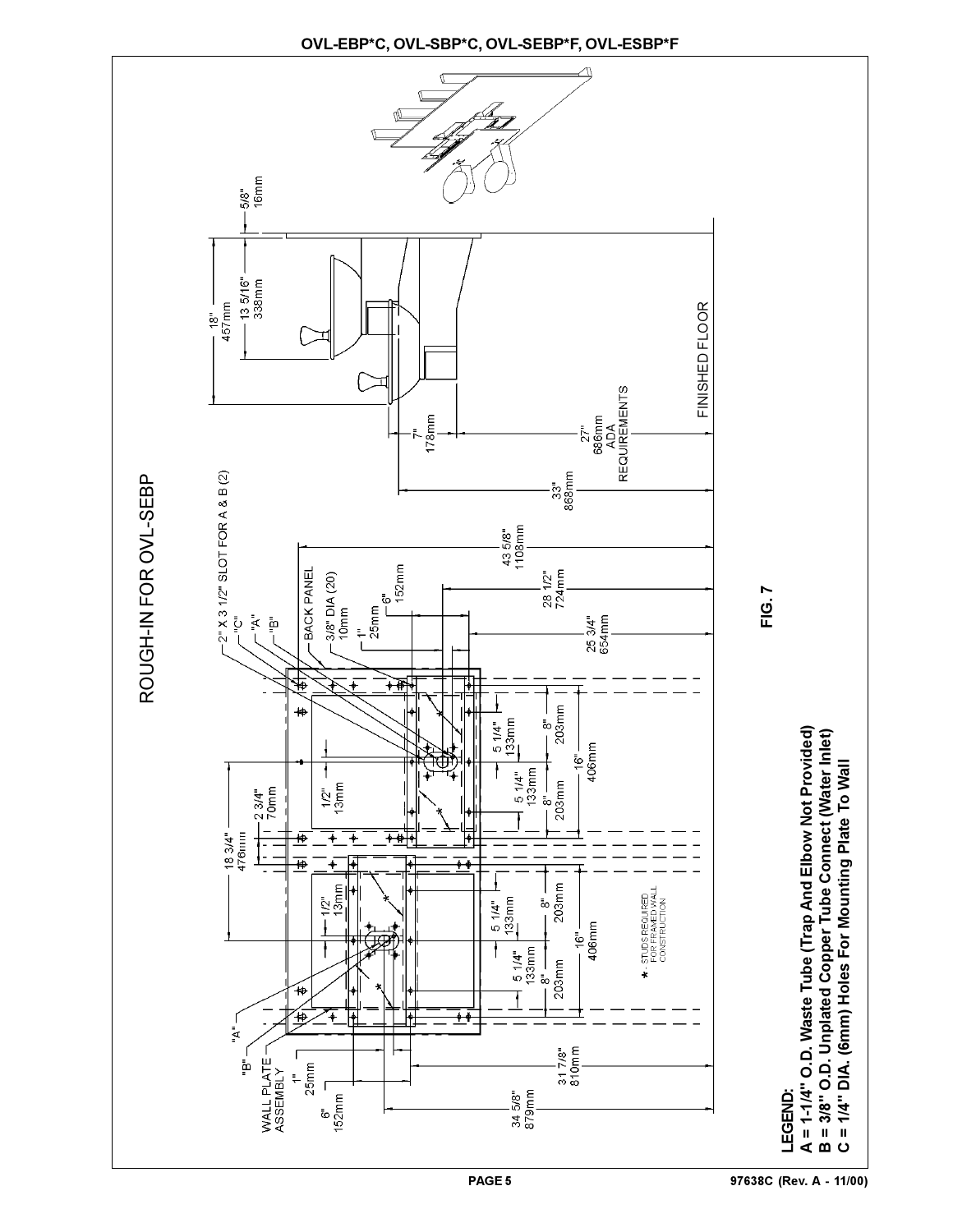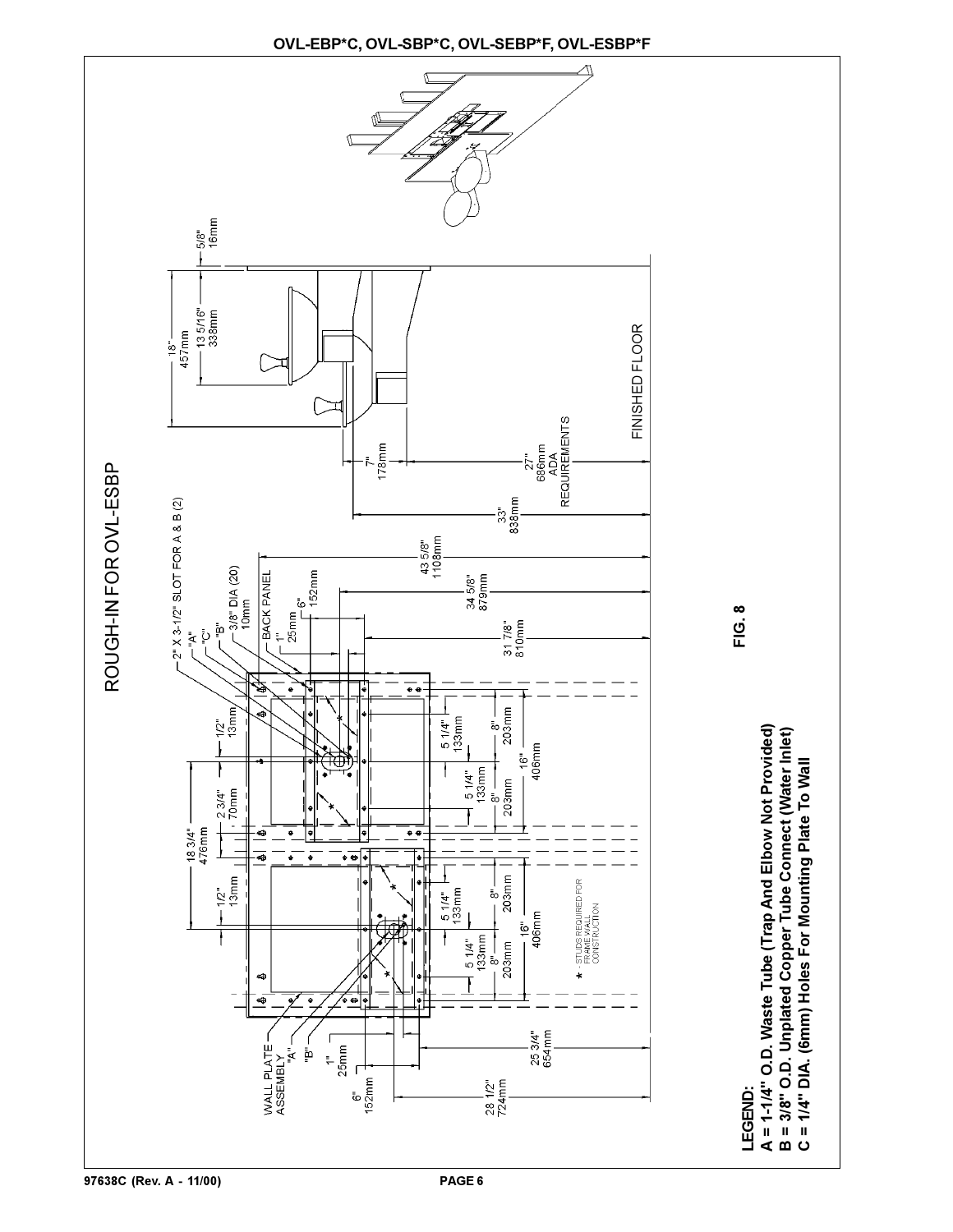